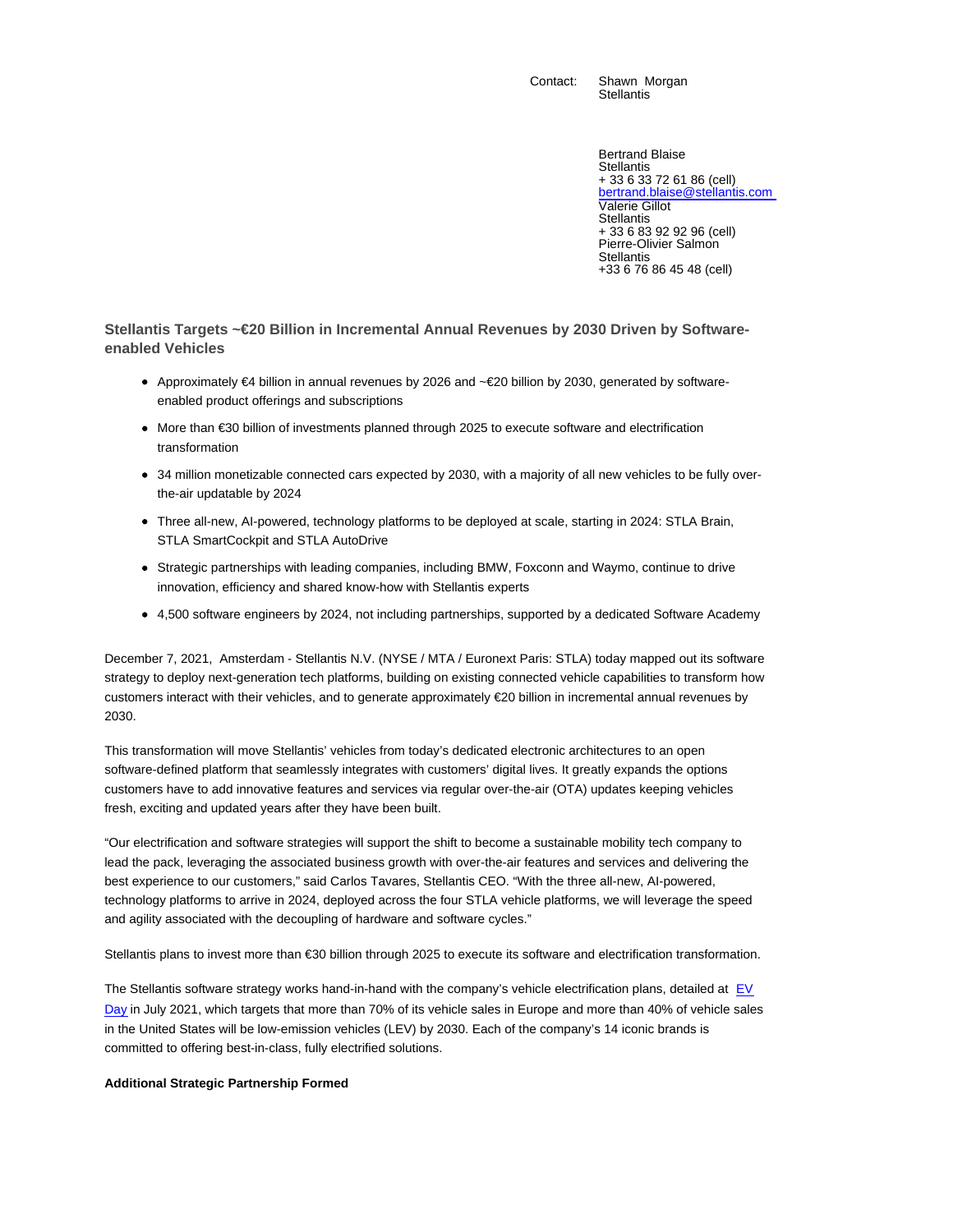## **Foxconn**

In addition to the closing of Mobile Drive, planned for December 31, 2021, the new non-binding memorandum of understanding signed with Foxconn aims at designing a family of purpose-built micro-controllers to support Stellantis and third-party customers. The partnership is intended to develop four families of chips that will cover more than 80% of the company's micro-controllers' needs, helping to greatly simplify the supply chain. Adoption and installation of products into Stellantis vehicles is targeted by 2024.

## **Waymo**

Stellantis also continues its dedicated projects with Waymo. As Chrysler Pacifica Hybrids equipped with the Waymo Driver provide thousands of fully autonomous rides in Phoenix, Arizona (USA), Stellantis and Waymo have now expanded their partnership to local delivery services. Building on Stellantis' leadership in light commercial vehicles and investment in electrification, the partners are collaborating on work streams focused on commercial development. Engineering teams will get their hands on Stellantis prototypes in 2022.

# **Fast-growing, Software-enabled Business**

Stellantis will grow its software and connected services business through five key pillars:

- Services and subscriptions
- Features on demand
- Data as a service and fleet services
- Vehicle pricing and resale value
- Conquests, service retention and cross-selling

Today, Stellantis has 12 million monetizable connected cars globally. By 2026, this is expected to grow to 26 million vehicles and generate approximately €4 billion in revenues and, by 2030, it will reach 34 million vehicles and approximately €20 billion in annual revenues. Monetizable is defined as the vehicle's first five years of life. Leveraging its data collection capabilities, in 2022, Stellantis will launch a usage-based insurance program offered through the captive finance arms in Europe and North America, with the intent to expand globally.

# **Three New Tech Platforms Coming in 2024**

Launching in 2024, the three new platforms will be deployed, at scale, across the four vehicle platforms of Stellantis over the following two years.

The heart of the transformation to customer-centric services is the new electrical/electronic (E/E) and software architecture, STLA Brain.

STLA Brain is fully OTA capable, with 30 modules addressed, versus 10 today, making it highly flexible. It is a service-oriented architecture fully integrated with the cloud that connects electronic control units within the vehicle with the vehicle's central high-performing computer (HPC) via a high-speed data bus. It breaks today's bond between hardware and software generations, enabling software developers to create and update features and services quickly without waiting for a new hardware launch. These OTA updates dramatically reduce costs for both the customers and Stellantis, simplify maintenance for the user and sustain vehicle residual values.

STLA SmartCockpit, built on top of STLA Brain, will seamlessly integrate with the digital lives of vehicle occupants to create a customizable third living space. Studies show that customers spend an average of four years of their lives in their vehicles and this is only increasing.

STLA SmartCockpit, powered by the Mobile Drive joint venture between Stellantis and Foxconn, delivers AI-based applications, such as navigation, voice assistance, e-commerce marketplace and payment services.

STLA AutoDrive, developed in partnership with BMW, will offer Level 2, Level 2+ and Level 3 autonomous driving capabilities and will be continuously upgraded through OTA updates.

## **Magnifying the Customer Experience of the 14 Brands**

Through software and on-demand features, Stellantis is providing customers with the ability to tailor their vehicles to individual needs and desires through OTA updates, further increasing the unique qualities of the varied brands within Stellantis and strengthening the bond between the vehicle and driver.

Year to date, Stellantis has delivered more than 6 million OTA updates to its vehicles and intends to offer at least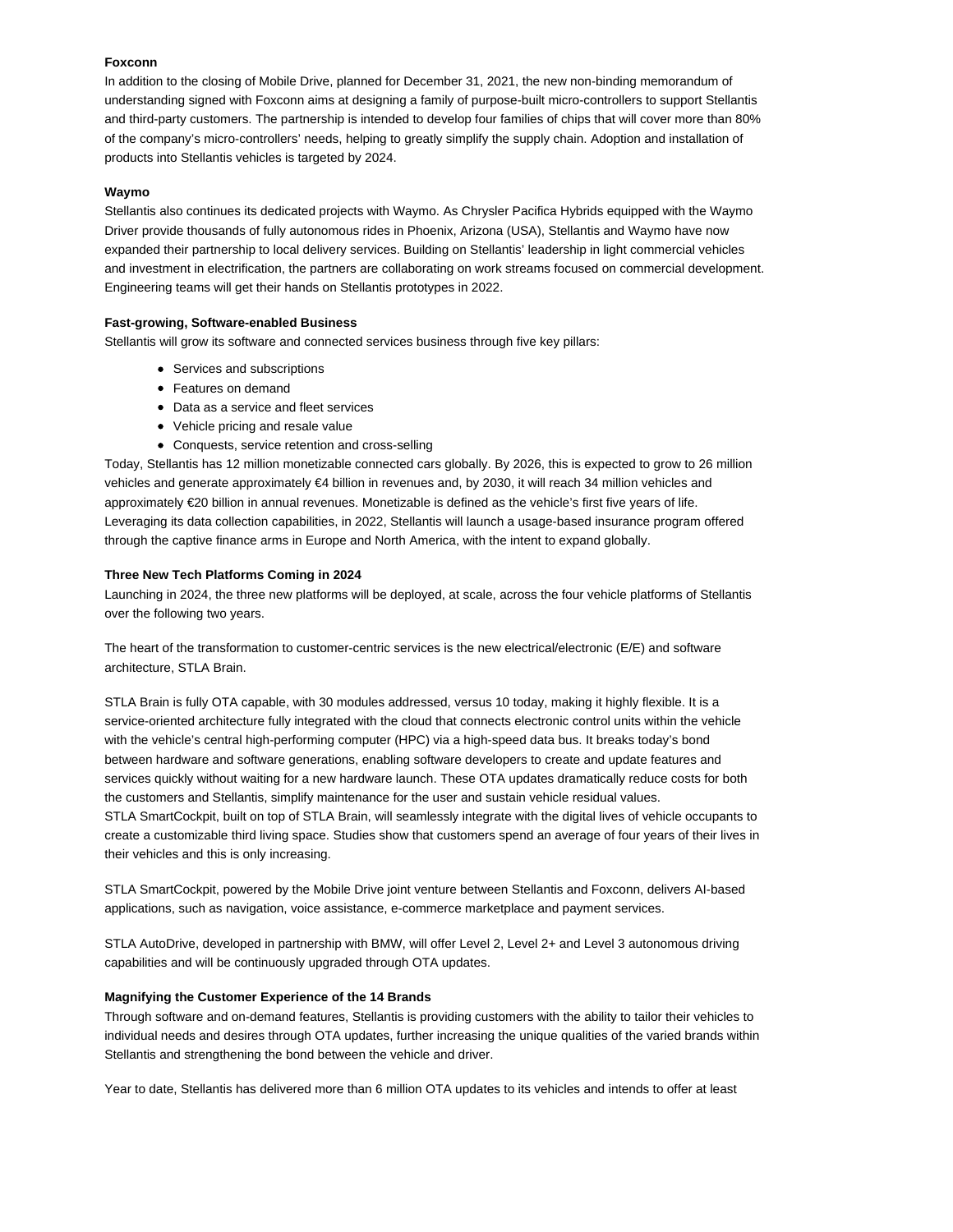Today, Stellantis' connected vehicles provide more than 3 trillion data points, generating timely, actionable insights. Stellantis engineers are using this information to shorten the vehicle continuous improvement loop, improving customer satisfaction, while generating €1.1 billion in efficiencies by 2030.

Each of Stellantis' brands are focused on using software to the fullest benefit of its customers, embodied in their individual commitments.

### **Talent and Efficiency Make the Difference**

To support this transformation, Stellantis is creating a software and data academy to retrain more than 1,000 internal engineers in multiple roles and develop its software community.

The company is also hiring top software and AI talent from technology and other industries globally.

By 2024, Stellantis targets having 4,500 efficiency-driven software engineers, creating talent hubs around the globe. Those engineers will ensure the perfect execution of Stellantis' software ambitions and operate within the ecosystem created by Stellantis partnerships.

#### **Stellantis**

Stellantis is one of the world's leading automakers and a mobility provider, guided by a clear vision: to offer freedom of movement with distinctive, affordable and reliable mobility solutions. In addition to the company's rich heritage and broad geographic presence, its greatest strengths lie in its sustainable performance, depth of experience and the wide-ranging talents of employees working around the globe. Stellantis will leverage its broad and iconic brand portfolio, which was founded by visionaries who infused the marques with passion and a competitive spirit that speaks to employees and customers alike. Stellantis aspires to become the greatest, not the biggest, while creating added value for all stakeholders, as well as the communities in which it operates.

#### **FORWARD-LOOKING STATEMENTS**

This communication contains forward-looking statements. In particular, statements regarding future events and anticipated results of operations, business strategies, the anticipated benefits of the proposed transaction, future financial and operating results, the anticipated closing date for the proposed transaction and other anticipated aspects of our operations or operating results are forward-looking statements. These statements may include terms such as "may", "will", "expect", "could", "should", "intend", "estimate", "anticipate", "believe", "remain", "on track", "design", "target", "objective", "goal", "forecast", "projection", "outlook", "prospects", "plan", or similar terms. Forward-looking statements are not guarantees of future performance. Rather, they are based on Stellantis' current state of knowledge, future expectations and projections about future events and are by their nature, subject to inherent risks and uncertainties. They relate to events and depend on circumstances that may or may not occur or exist in the future and, as such, undue reliance should not be placed on them.

 Actual results may differ materially from those expressed in forward-looking statements as a result of a variety of factors, including: the impact of the COVID-19 pandemic, the ability of Stellantis to launch new products successfully and to maintain vehicle shipment volumes; changes in the global financial markets, general economic environment and changes in demand for automotive products, which is subject to cyclicality; changes in local economic and political conditions, changes in trade policy and the imposition of global and regional tariffs or tariffs targeted to the automotive industry, the enactment of tax reforms or other changes in tax laws and regulations; Stellantis' ability to expand certain of their brands globally; its ability to offer innovative, attractive products; its ability to develop, manufacture and sell vehicles with advanced features including enhanced electrification, connectivity and autonomous-driving characteristics; various types of claims, lawsuits, governmental investigations and other contingencies, including product liability and warranty claims and environmental claims, investigations and lawsuits; material operating expenditures in relation to compliance with environmental, health and safety regulations; the intense level of competition in the automotive industry, which may increase due to consolidation; exposure to shortfalls in the funding of Stellantis' defined benefit pension plans; the ability to provide or arrange for access to adequate financing for dealers and retail customers and associated risks related to the establishment and operations of financial services companies; the ability to access funding to execute Stellantis' business plans and improve its